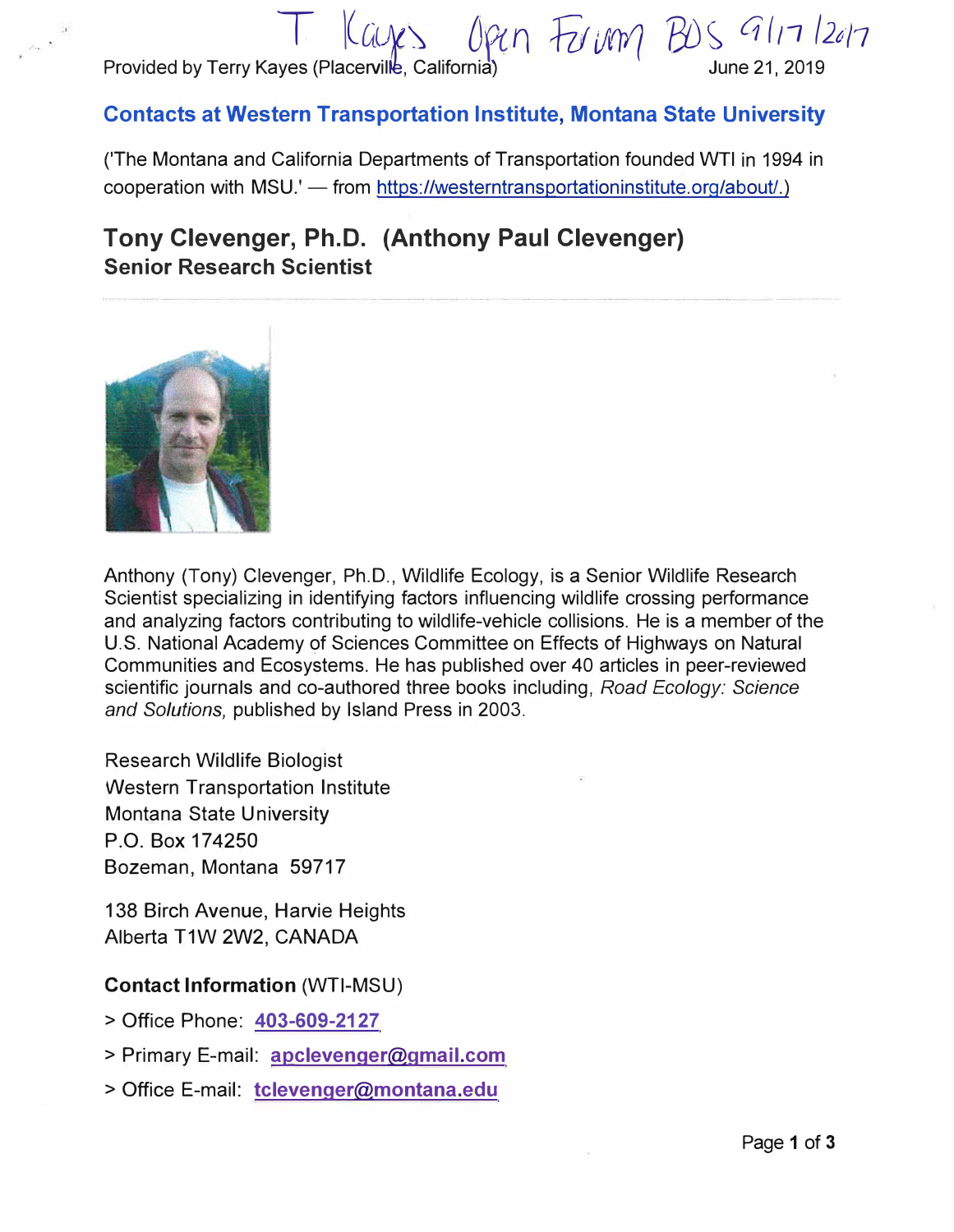# **Marcel Huijser, Ph.D. Research Ecologist**



Marcel Huijser, Ph.D., Wildlife Ecology, is a Research Ecologist with 23 years of experience. Specializing in road ecology since 1995, he has conducted research in Europe, North America, South America and Asia. His focus is on the ecological impacts of transportation infrastructure as well as mitigation measures aimed at reducing these impacts. Most of his research relates to reducing large mammalvehicle collisions, providing safe crossing opportunities for wildlife, and cost-benefit analyses regarding the implementation of mitigation measures. Huijser has taught a road ecology course for M.Sc. and Ph.D. students and has also provided several multiple day courses to various agencies and toll road companies.

Huijser has led several dozens of road ecology projects, including a report to U.S. Congress on reducing wildlife-vehicle collisions (2008), and several handbooks containing practical suggestions on implementing effective mitigation measures aimed at reducing wildlife-vehicle collisions (2008) and providing safe crossing opportunities for wildlife (2011 ). While mitigation measures may be required based on human safety and biological conservation parameters alone, Huijser also developed a cost-benefit model (2009) that serves as a decision support tool based on economics. While Huijser is an applied research ecologist he also values publishing in peer-reviewed journals.

## **Contact Information** (WTI-MSU)

- > Primary Phone: **406-543-2377** > Office Phone: **406-994-7198**
- > Office E-mail: **mhuijser@montana.edu**

**See** *Wildlife-Vehicle Collision Reduction Study: Report to Congress* **(2008), at** https://www.fhwa.dot.gov/publications/research/safety/08034/08034.pdf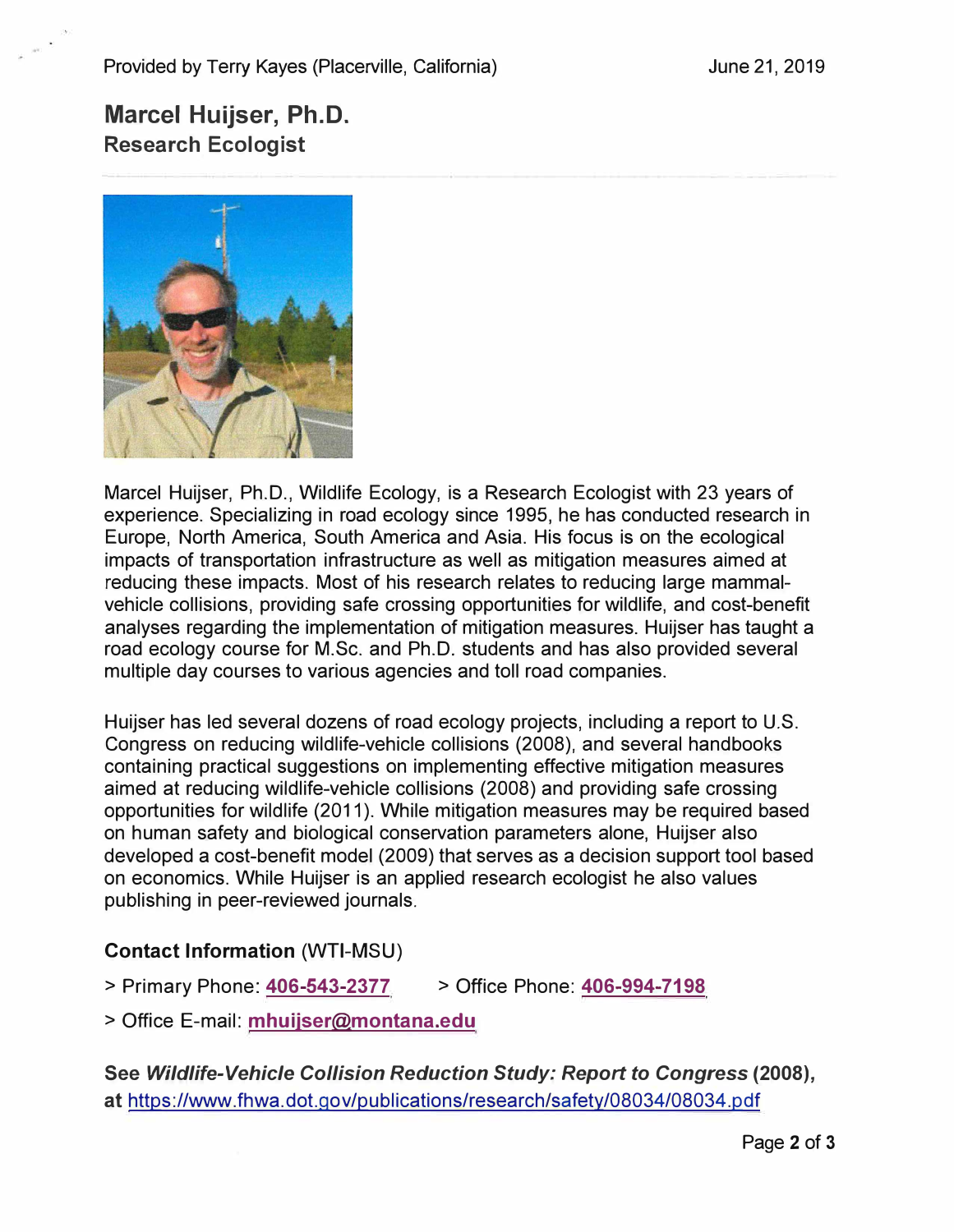# **Rob Ament Program Lead: Road Ecology**



Rob Ament, M.Sc., Biology, is the Road Ecology Program Manager. He has more than 25 years of experience in plant ecology, natural resource management, environmental policy, and organizational development. He manages over 20 active road ecology research projects throughout North America and currently serves on five national and international committees and boards.

**\_Contact lnformation\_(WTI-MSU)** 

**> Office Phone: 406-994-6423 > Office E-mail: rament@montana.edu**

See Road Ecology program at Western Transportation Institute (MSU), including overview, ongoing and completed projects, and staff, at

https://westerntransportationinstitute.org/programs/road-ecology/.

Western Transportation Institute 2327 University Way, Bozeman, Montana 59715 Main Phone: **(406) 994-6114**  Home, at https://westerntransportationinstitute.org/ Who We Are, at https://westerntransportationinstitute.org/about/ Research Centers, at https://westerntransportationinstitute.org/

**See U.S. Department of Transportation University Transportation Centers,**  at https://www.transportation.gov/content/university-transportation-centers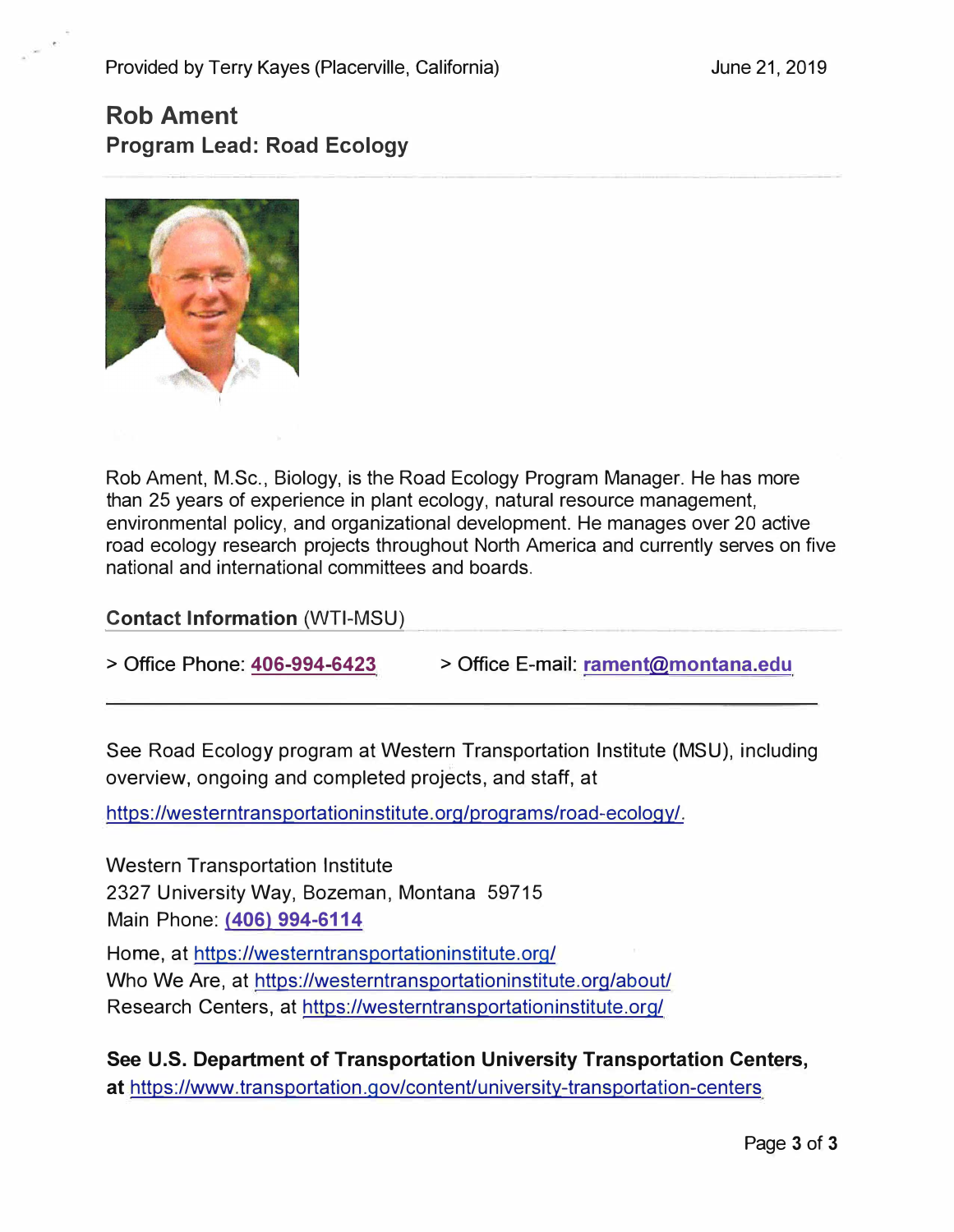https://arc-solutions.org/what-is-arc/

# ARCIFIANTI

# ARC Solutions

*A Project of The Center for Large Landscape Conservation, Bozeman, Montana* 

I HOME J **WHAT IS ARC** I NEW THINKING I NEW METHODS J NEW MATERIALS I NEW SOLUTIONS <sup>J</sup> WHO IS ARC | ROAD STORIES | NEWS & MEDIA | PUBLICATIONS |

WHAT IS ARC HOW CAN DESIGN SAVE WILDLIFE AND WILD PLACES



The name and visual identity of ARC has emerged directly from the science of road ecology and represents safe passage. This arc diagram is a visualization of actual wildlife crossing data collected over a year at the 24 wildlife crossing structures in Banff National Park in Alberta, Canada.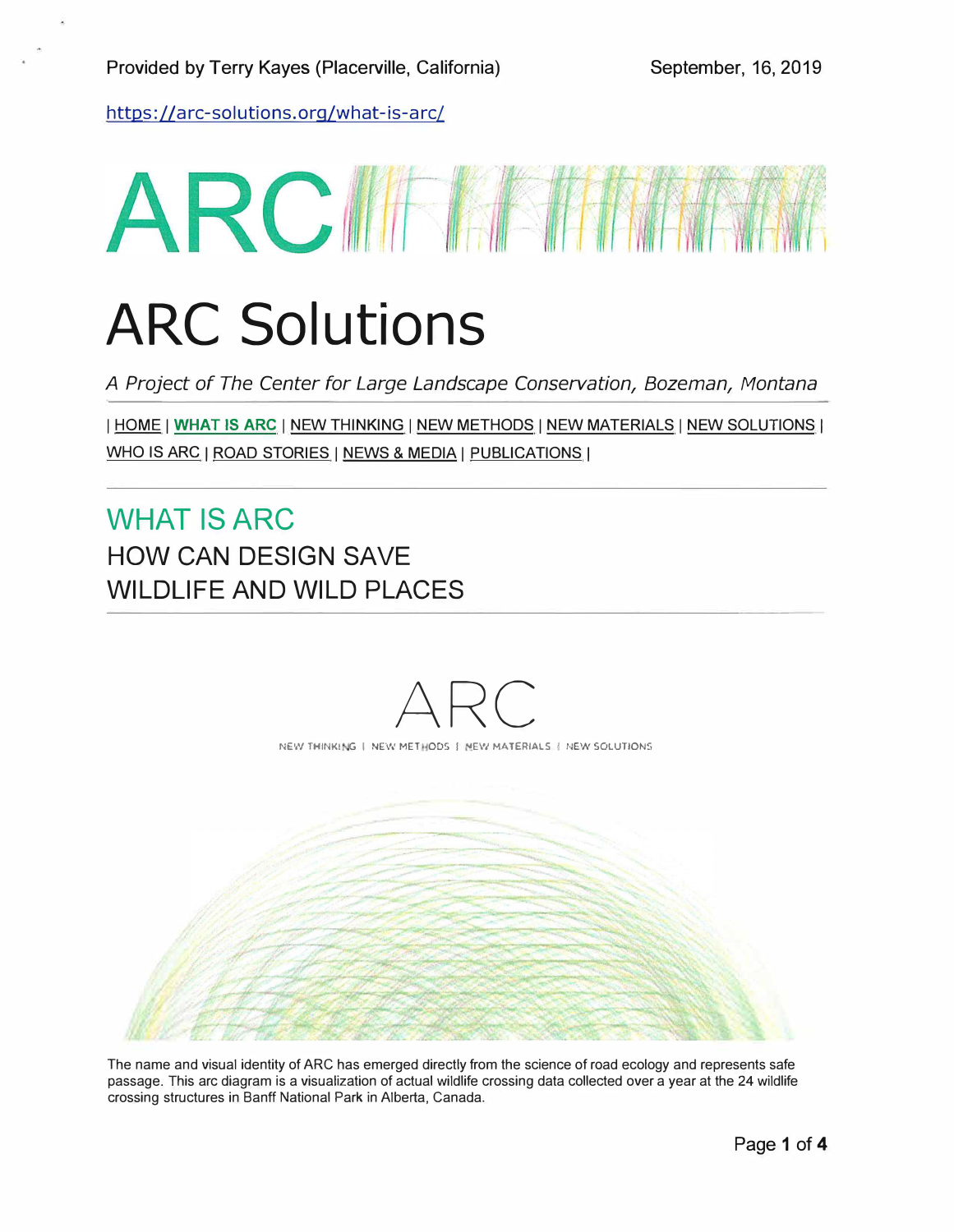$ARC - Animal Road Crossing - is an interdisciplinary partnership working to$ facilitate new thinking, new methods, new materials and new solutions for wildlife crossing structures.

Our primary goal is to ensure safe passage for both humans and animals on and across our roads. We do this through supporting the study, design and construction of wildlife crossing structures throughout North America.

ARC builds bridges in other important ways: We reconnect landscapes and wildlife habitats that have been split apart by our road systems; we reacquaint people and wildlife, helping drivers to be aware of the habitats our roads interrupt and the animals that use these places; and through these strategies, we reaffirm the need for humans and animals to coexist in the landscapes we call home.

Situated at the intersection of science and design, ARC is a forum for creative collaborations and innovative synergies.

We derive our mandate from the understanding that today's transportation challenges are exacerbated by three critical factors: 1) North America has an increasing population and expanding suburban and exurban development; 2) we have an aging, deficient and outmoded infrastructure; and 3) we are in a period of changing climate. Transportation and road ecology experts acknowledge that these issues must be addressed comprehensively.

We began in 2010 with the The ARC International Wildlife Crossing Infrastructure Design Competition. Our goal was to engage the most innovative international, interdisciplinary design teams to create the next generation of wildlife crossing infrastructure for North America's roadways. Through this design competition, ARC challenged interdisciplinary design teams comprising landscape architectural, engineering, transportation and ecological professionals to develop solutions for animal road-crossing structures that would be cost-efficient, ecologically sound, safe and flexible. We deliberately sought solutions that could be readily adapted for widespread use in other locations and conditions, including climate change.

The ARC competitors also faced the unique challenge of designing for two very different clients-humans and wildlife-each with different needs and priorities, yet sharing one problem: the need for safe passage for all.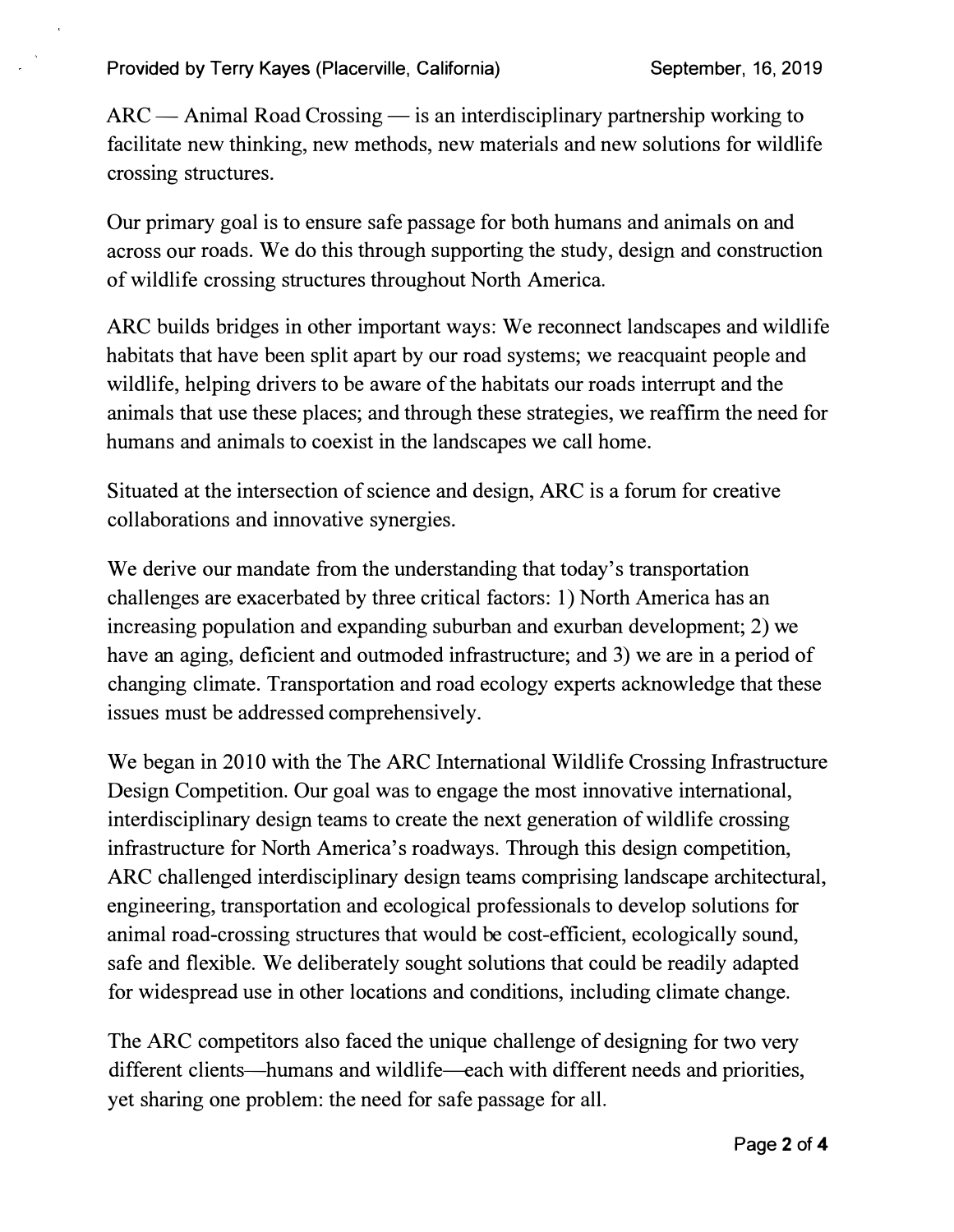## NOW ARC IS WORKING TO (RE)DESIGN OUR ROADS

Modem highway design must meet many different needs. ARC offers living proof that it is possible to design not only structures, but also a process that meets the diversity of today's transportation needs. ARC is working toward the (re)design of our highways so that these needs are met safely and efficiently, while maintaining the integrity and connectivity of our ecosystems, reducing our carbon footprint, minimizing the consumption of non-renewable materials, recycling resources and extending the life cycle of transportation infrastructure.

The design solutions that resulted from the ARC competition are progressive steps in addressing these complex design challenges in the context of road infrastructure for human and wildlife safety and mobility. In broadly sharing the results of the competition with municipal, state/provincial and federal agencies, ARC is working hard to implement safe passages for wildlife and motorists alike.

### THE ARC DIAGRAM

ARC is more than a competition; it is an ideology that spans disciplines, species, geography and aspirations. Its name and visual identity have emerged directly from the science of road ecology. We worked with Studio:Blackwell, Chris Harrison, a Ph.D. candidate at the Human-Computer Interaction Institute at Carnegie Mellon University; and Dr. Tony Clevenger of the Western Transportation Institute in Bozeman, Montana, to produce the graphic arc diagram, which is a visualization of actual wildlife crossing data. These data—and the information on which the arc diagram is based-were collected over the past decade at the 24 wildlife crossing structures in Banff National Park in Alberta, Canada. They track the daily use of the crossing structures by large mammals, whose adaptation to this infrastructure successfully reconnects the surrounding landscape and creates safer highways every day.

"ARC is about building bridges; it's about reconciling conflict between roads and wildlife, people and animals, and getting us all where we need to go safely, at a lower cost. ARC is also about building bridges between science and design, and in the process, reconnecting our landscapes."

Nina-Marie Lister Ecologist and Planner, Ryerson University, and ARC Advisor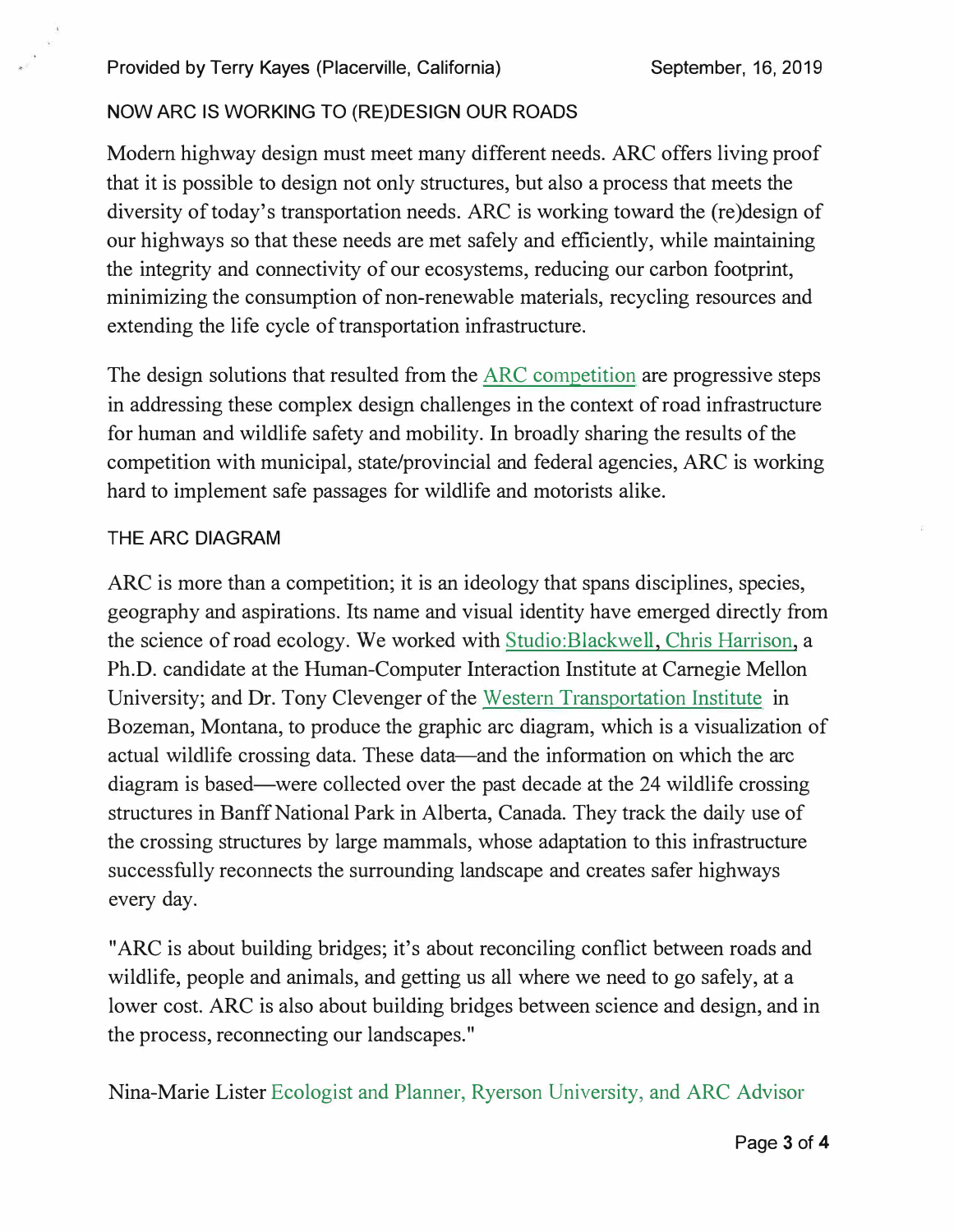# THE CENTER FOR LANDSCAPE CONSERVATION

ARC Solutions is a fiscally sponsored project of

The Center for Large Landscape Conservation P.O. 1587 Bozeman, Montana 59771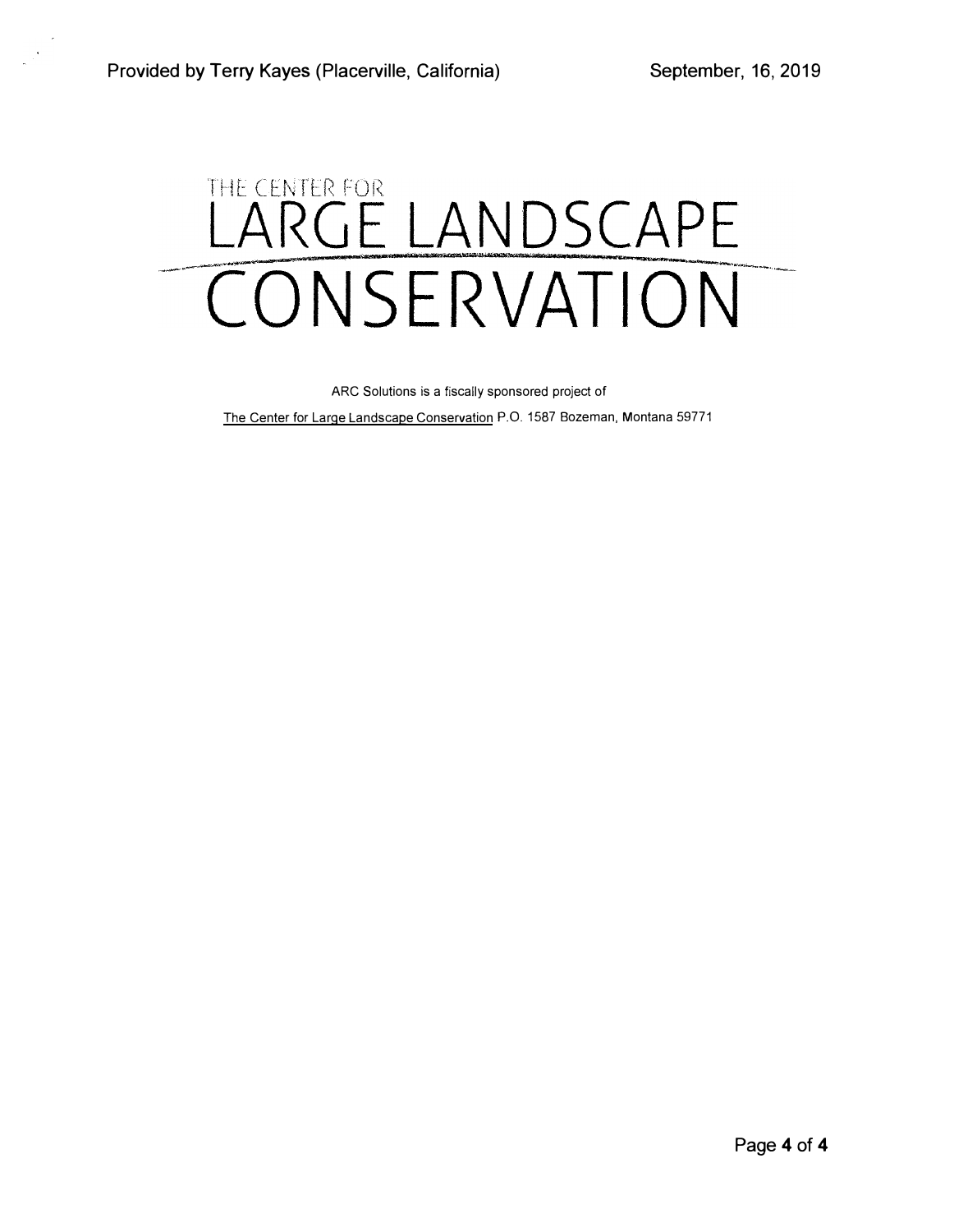$m$ . Lane  $m$   $m$   $g$   $Peyn$   $Qpn$  Funn  $BJS$   $G1_{11712d}$ During Item #22 Shiva Frentzen stated to **�irlstit1** �· "As *you know under the Brown Act we can't talk to one another."* That is a blatant lie. The Brown Act clearly provides for *discussion and dialog with the public.* I read into the public record portions from the **Brown Act Rights of the Public** which states: "Care must be given to avoid violating the speech rights of speakers by suppressing opinions relevant to the business of the body ... These decisions found that prohibiting critical comments was a form of *viewpoint discrimination* and that such a prohibition promoted discussion artificially geared toward praising (and maintaining) the status quo. thereby foreclosing *meaningful public dialog."* 

Item #23 was relevant to the meeting held in Cool on Monday night concerning the fire dangers and State Parks campgrounds planned for the Auburn State Recreational Area. Lori Parlin was present at the meeting where I confronted her at the door about her lack of response to phone calls and emails. Her response to me, *"I did respond Melody; you just didn't like my answer." That is another one of her lies.* Accordingly this CPRA requests proof of mandatory ethics training for Lori Parlin, John Hidahl and Sue Novasel.

Don Ashton and County Counsel are unlawfully filtering and censoring my correspondence and refusing to comply with CPRAs in direct contradiction to the Core Values before you. Mr. Ashton, pursuant to your oath of office and the EDC core values, please explain for the public record: Who exactly is the recipient of **"THE**  BOSFour" emails - you or county counsel?

Madam Clerk: Please enter these documents into the public record:

- 1) This transcript
- 2) 9/16/19 CPRA Ethics Training for Parlin, Novasel, Hidahl
- 3) Brown Act Rights of the Public
- 4) EDC Core Values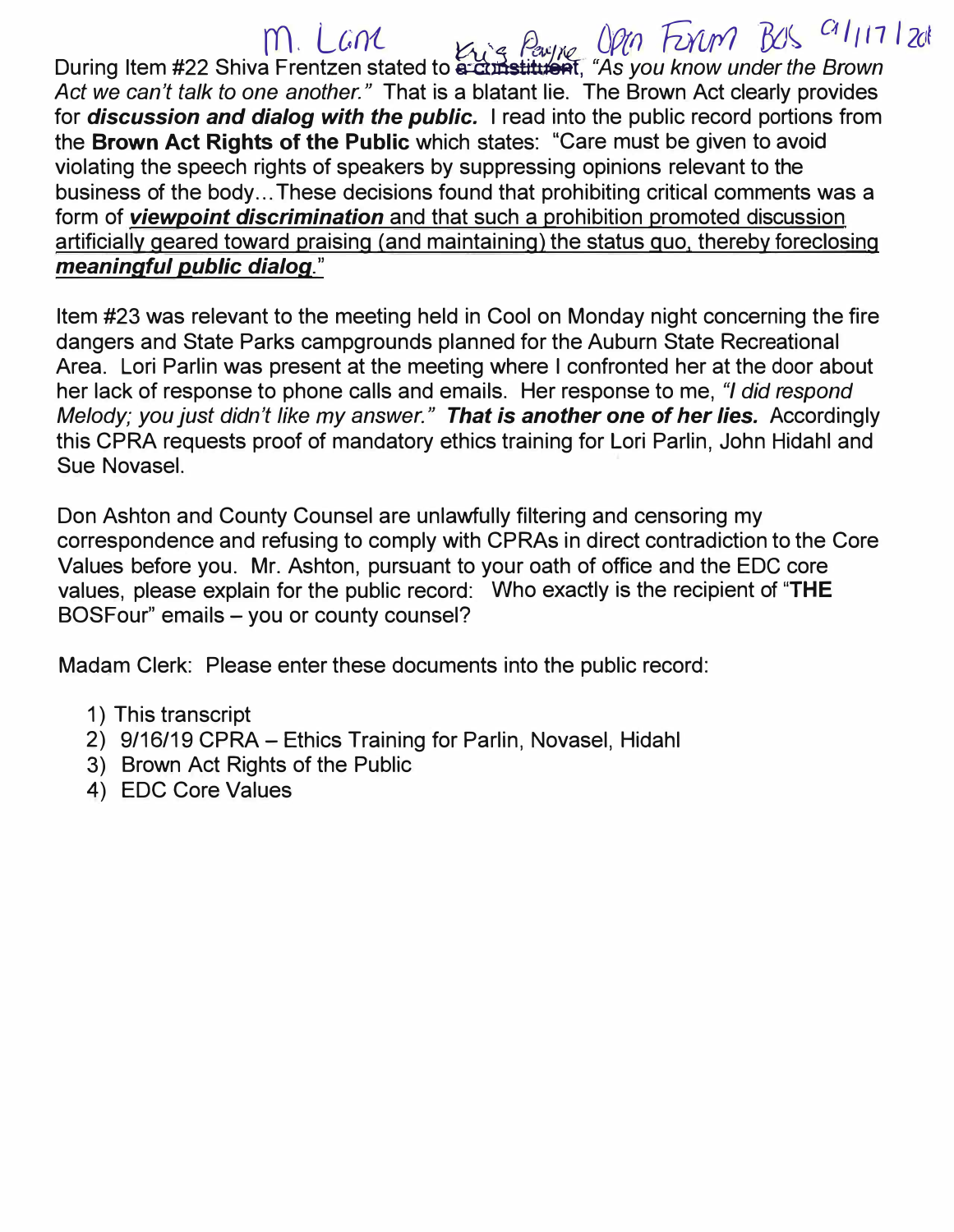It is said that there is no honor amongst thieves, yet government has proven to be a collection of thieves and liars. They have robbed every vestige of Truth from "we the people" and have smiled while doing it.

In Ephesians 5: 11 Paul says, "And have no fellowship with the unfruitful works of darkness, but rather REPROVE them." He goes on to write that having done all, we must stand, and speak *boldly* as we ought to speak.

Last week the entire BOS, Don Ashton, and County Counsel proved their contempt for biblical precepts, the Constitution, and EDC citizens. Whether cognitively or ignorantly, it was evident the outcome of several of the agenda items were predetermined before the meeting even commenced, topics that we discussed during the last two Taxpayers Association meetings. Larry Weitzman called them "ultra vires" – the legal terminology for **acting** *outside of the law.* 

It is a fact that CAO Don Ashton, Sheriff D'Agostini, and County Counsel are censoring/restricting my emails as well as failing to respond to CPRAs. Not only is that a violation of my First Amendment rights, it *represents an assault on the freedom of every citizen.* Such Bureaucratic Shenanigans are exactly what earned El Dorado County the reputation as one of the most corrupt in the entire state. The following are not conspiracy THEORIES--they are EVIDENCE of the conspiracy:

For example Sue Novasel sadistically took the agenda items out of order to prevent me from addressing Item #21. Items 22 through 26 were heard first which meant I had to wait SIX HOURS IN PAIN from a recent accident before I could address Item #21 which wasn't heard until 4 PM. What you won't see in the video is when I approached Kim Dawson to inquire why this item was further delayed. Kim responded, *"Sue Novasel said it* was *at her discretion to re-order the agenda items."* That is another government lie because she had no lawful authority to do so. In actuality it was done in retaliation for publicly challenging her discrimination and un-Constitutional actions!

Item #21 was relevant to taxpayers footing the cost for business cards for all boards, commissions and committees. What few people realize is these individuals are NOT volunteers. They are bound by their Principle Agent Oaths of Office. That means they are bound by the same laws and oaths as any government employee, however they are personally liable once they step outside of the law. In other words County Counsel cannot represent them. For example Kris Payne sits on several committees and commissions and is notorious for stepping outside of the law, including heckling and harassing me, and participating in RMAC serial meetings which the Brown Act strictly prohibits. John Hidahl made it evident that the BOS would sanction Kris' ultra vires actions and give him preferential treatment.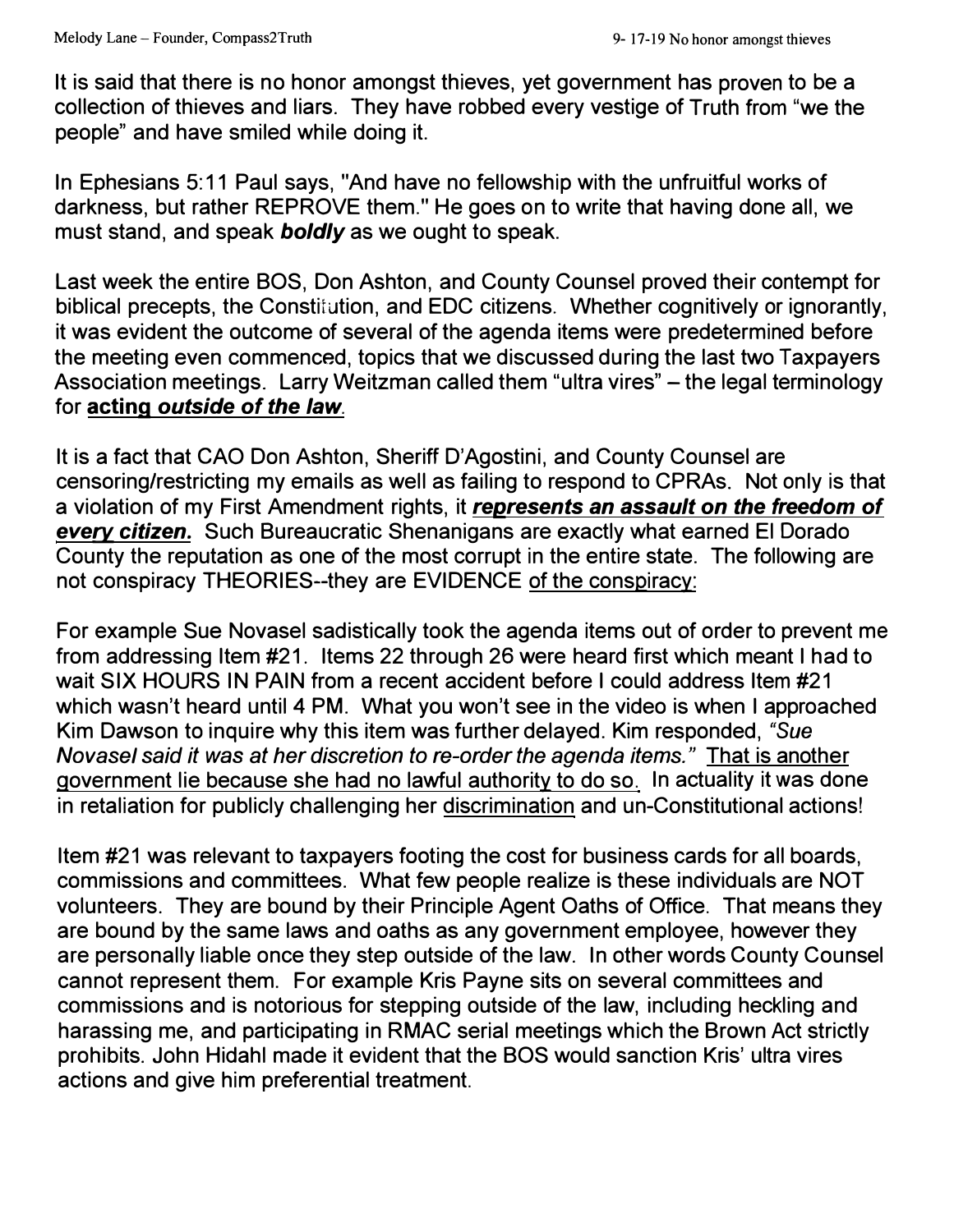



*Citizens for Constitutional Li6erty* 

**P.O.Box598 Coloma, CA 95613** 

September 16, 2019

To: El Dorado County Board of Supervisors Districts #1, 2, 3, 4 & 5 EDC Clerk to the Board CAO Don Ashton

# **CA PUBLIC RECORDS ACT REQUEST**  $\int$  ov  $\vec{\lambda}$  3737-c91bl?

Pursuant to my rights under the California Public Records Act (Government Code Section 6250 et seq.), I ask to obtain the following documents via email: /-,*-:*·· .. *-···t* 

- 1. A copy of Lori Parlin's initial certificate of completion for mandatory Ethics training required under AB1234. If Lori's certification does not yet exist, please so state.
- 2. A copy of John Hidahl's initial certificate of completion for mandatory Ethics training in addition to proof of subsequent semi-annual Ethics training required under AB1234. If no such documents exist, please so state.
- 3. A copy of Sue Hidahl' s initial certificate of completion for mandatory Ethics in addition to proof of subsequent semi-annual Ethics training required under AB1234. If no such documents exist, please so state.

**The agency must justify the withholding of any record** by demonstrating that the record is exempt or that the public interest in confidentiality outweighs the public interest in disclosure. (§6255) **H** you determine that **some but not all of the information** is **exempt from disclosure and that you intend to withhold it,** I ask **that you provide a signed notification citing the specific legal authorities on whom you rely.** 

To avoid unnecessary delays or costs of duplication, electronic copies are acceptable and may be emailed to melody.lane@reagan.com in pdf format. **Access is always free.** Fees for "inspection" or "processing" are prohibited. $(66253)$ 

It is further requested that your determination be made within **10 days, or sooner,** as stipulated within the California Public Records Act, **Government Code 6253(c).** These time periods may not be used solely to delay access to the records.  $(§ 6253(d))$ 

> $\mathbf{I}$ I

Sincerely,  $\overline{\phantom{a}}$   $\overline{\phantom{a}}$ 

Melod*y*, Lane **Founder - Compass2Truth**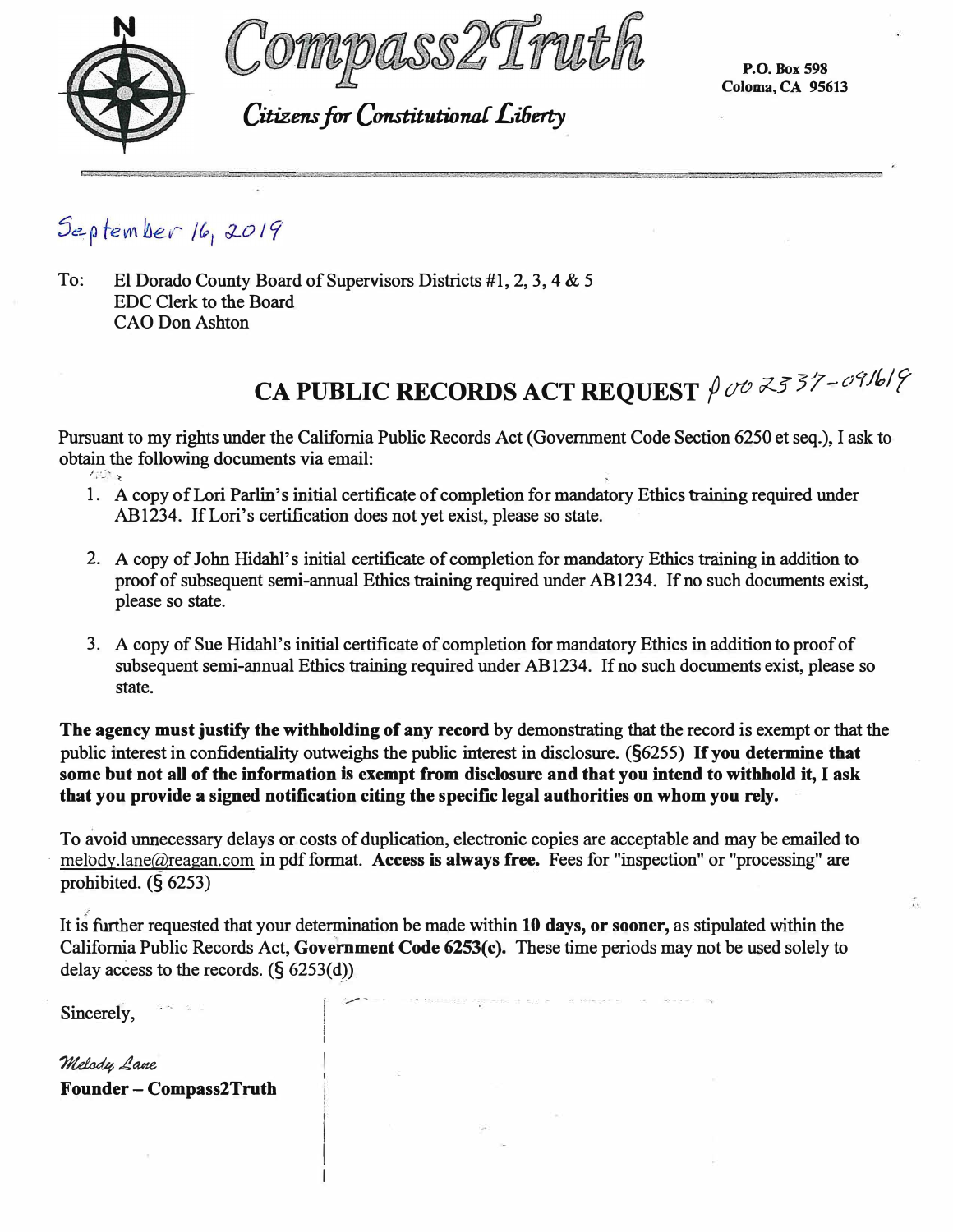### **CALIFORNIA BROWN ACT**

#### **PREAMBLE:**

"The people, in delegating authority, do not give their public servants the right to decide what is good for the people to know and what is not good for them to know. The people do not yield their sovereignty to the bodies that serve them. The people insist on remaining informed to retain control over the legislative bodies they have created."

#### **CHAPTER V.**

### **RIGHTS OF THE PUBLIC**

§54954.3 Public's right to testify at meetings. (c) The legislative body of a local agency shall not prohibit public criticism of the policies, procedures, programs, or services of the agency, or of the acts or omissions of the legislative body. Nothing in this subdivision shall confer any privilege or protection for expression beyond that otherwise provided by law. Care must be given to avoid violating the speech rights of'�peakers by suppressing opinions relevant to the business of the body.

As such, members of the public have broad constitutional rights to comment on any subject relating to the business of the governmental body. Any attempt to restrict the content of such speech must be narrowly tailored to effectuate a compelling state interest. Specifically, the courts found that policies that prohibited members of the public from criticizing school district employees were unconstitutional. *(Leventhal v. Vista Unified School Dist.* (1997) 973 F. Supp. 951; *Baca v. Moreno Valley Unified School Dist.* (1996) 936 F. Supp. 719.) These decisions found that prohibiting critical comments was a form of viewpoint discrimination and that such a prohibition promoted discussion artificially geared toward praising (and maintaining) the status quo, thereby foreclosing meaningful public dialog.

Where a member of the public raises an issue which has not yet come before the legislative body, the item may be briefly discussed but no action may be taken at that meeting. The purpose of the discussion is to permit a member of the public to raise an issue or problem with the legislative body or to permit the legislative body to provide information to the public, provide direction to its staff, or schedule the matter for a future meeting. (§ 54954.2(a) .)